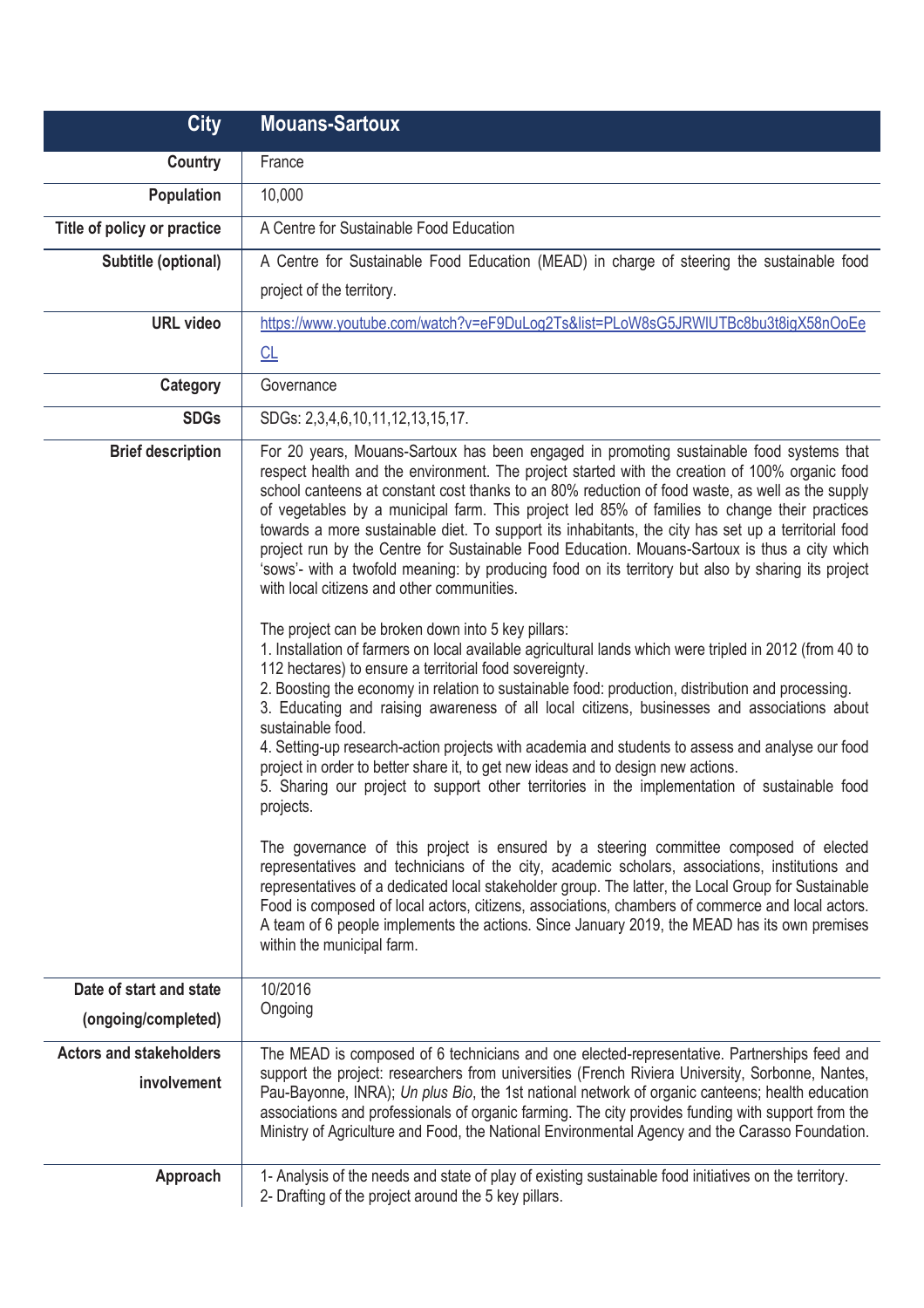|                  | 3- Search for additional external financing.<br>4- Setting-up of the steering committee to lead the project.<br>5- Recruitment of the team of technicians.<br>6- Installation of a local stakeholders group.<br>7- Implementation of actions.<br>8- Opening of premises at the municipal farm including class/meeting room, kitchen and<br>educational gardening plot.                                                                                                                                                                                                                                                                                                                                                                                                                                                                                                                                                                                                                                                                                                                                                                                                                                                                                                                                                                                                                                                                                                                                                                                                                             |
|------------------|----------------------------------------------------------------------------------------------------------------------------------------------------------------------------------------------------------------------------------------------------------------------------------------------------------------------------------------------------------------------------------------------------------------------------------------------------------------------------------------------------------------------------------------------------------------------------------------------------------------------------------------------------------------------------------------------------------------------------------------------------------------------------------------------------------------------------------------------------------------------------------------------------------------------------------------------------------------------------------------------------------------------------------------------------------------------------------------------------------------------------------------------------------------------------------------------------------------------------------------------------------------------------------------------------------------------------------------------------------------------------------------------------------------------------------------------------------------------------------------------------------------------------------------------------------------------------------------------------|
| Innovation       | In France, food policy is not a common competence for a municipality. Yet Mouans-Sartoux<br>decided to take over this competence by developing an ambitious project in a constrained territory<br>where tourism and land speculation have led to a dramatic drop in agricultural lands. The project's<br>innovative dimension comes from such strong voluntary public commitment made by a<br>municipality, that entailed the design of a project in full contrast with the local tourism-based<br>economy and with the objective of limiting land speculation by increasing the proportion of<br>agricultural lands. In addition, such bold move comes from a small town of 10,000 inhabitants<br>which strives to share its project with many other local authorities in France but also major cities in<br>Europe. It has become the first city of more than 10,000 inhabitants with 100% organic school<br>canteens, 1st city with a municipal farm supplying the canteens, 1st city with a dedicated Centre<br>for Sustainable Food Education (MEAD). This innovative dimension is strengthened by the<br>MEAD's missions: supporting families through the 'Families for positive eating challenge', allowing<br>them to increase by 20% their share of organic food in their daily diet, by 15% the share of local<br>food in expenses while reducing their budget by 20%. It also helps companies to integrate<br>sustainable food in their business activity, but also beneficiaries of the social grocery store by<br>allowing them to grow their own vegetables in the pedagogical plot. |
| Impact           | With the school canteens, the city provides a daily organic and balanced meal to each<br>$\bullet$<br>student: 96% of all registered students have lunch at school. The city sets the price of meals<br>based on parents' incomes.<br>Special attention is brought to beneficiaries of the social grocery with: a dedicated plot at the<br>municipal farm where they grow vegetables; supply of vegetables to the social grocery by<br>the municipal farm; workshops on nutrition and food budget management.<br>Awareness-raising workshops on sustainable food are organised by the city and open to all:<br>'Families for positive eating challenge' and workshops with the association "Dear Neighbors"<br>working toward the integration of disadvantaged people.<br>The city's food project has definitely an economic impact: installation of organic shops, direct<br>selling markets, creation of agricultural jobs (municipal farm and social integration gardens<br>by market gardening).<br>The city has been awarded the label 'Fair Trade Territory' for its actions, support to fair<br>trade, notably with the inclusion of social and fair trade criteria in its public procurement<br>schemes.<br>Mouans-Sartoux's decision to promote sustainable food has more global effects in terms of<br>environment and health. To assess these impacts a citizen-led inventory of biodiversity will<br>begin in September 2019 and a study of the city's food project impacts on the global health<br>of citizens will be launched in January 2020.                                      |
| <b>Inclusion</b> | 1) Thematic inclusion: the Centre for Sustainable Food Education (MEAD) aims to support the<br>implementation of an integrated and coherent territorial food policy through actions targeting all<br>stakeholders in the agri-food sector on a wide variety of topics (support for organic and local<br>production, distribution and consumption, actions of education and awareness about sustainable<br>food, actions in the social and health fields ). Technicians from many departments of the city are<br>daily involved.                                                                                                                                                                                                                                                                                                                                                                                                                                                                                                                                                                                                                                                                                                                                                                                                                                                                                                                                                                                                                                                                    |
|                  | 2) Territorial inclusion: since its creation, the MEAD has been working in close collaboration with a<br>large number of partners outside of the area of Mouans-Sartoux in order to better define and                                                                                                                                                                                                                                                                                                                                                                                                                                                                                                                                                                                                                                                                                                                                                                                                                                                                                                                                                                                                                                                                                                                                                                                                                                                                                                                                                                                              |